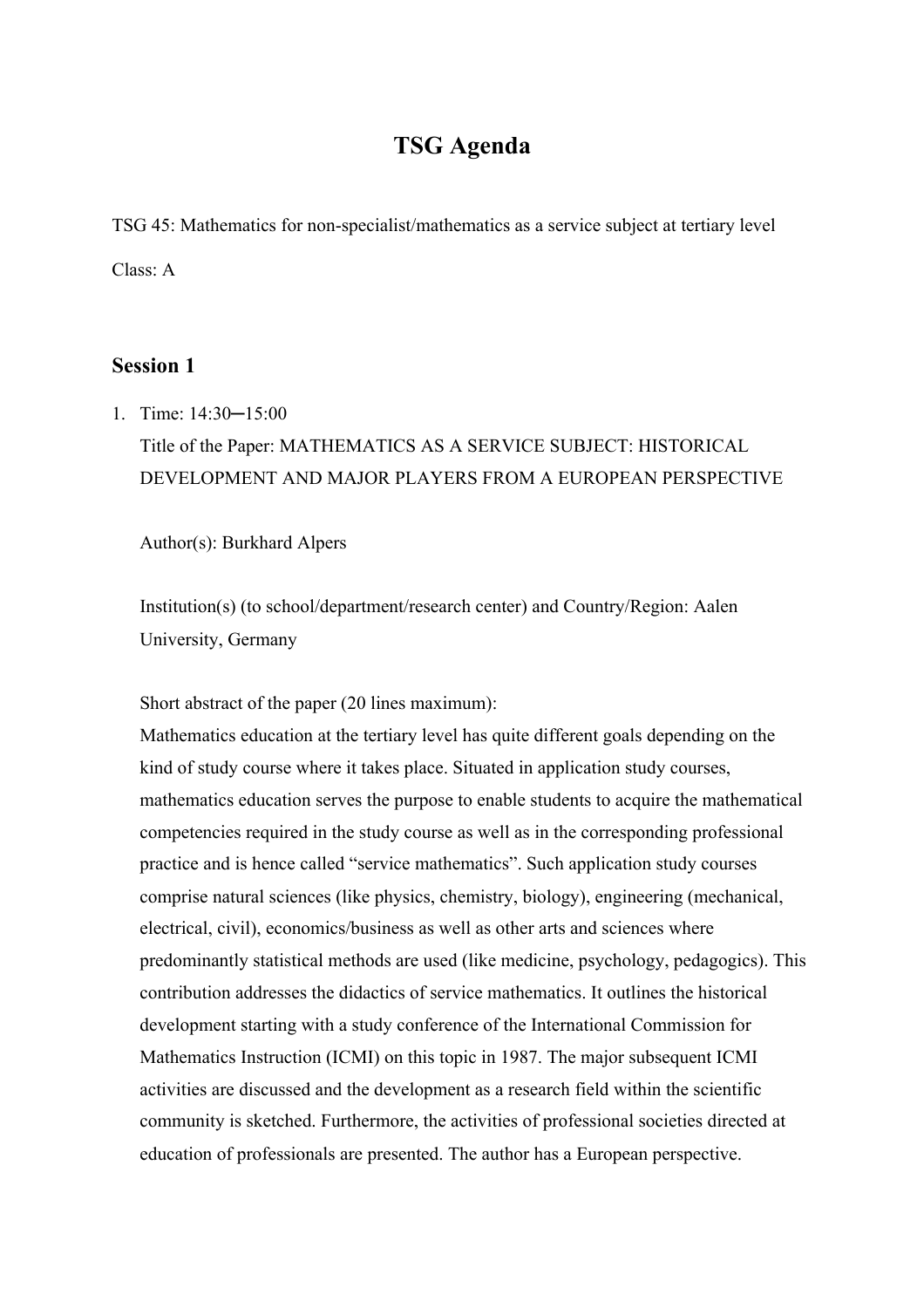2. Time: 15:00─15:30

# Title of the Paper: CONCEPTUALIZING SERVICE AND GENERAL EDUCATION MATHEMATICS

Author(s): Wes Maciejewski

Institution(s) (to school/department/research center) and Country/Region: San José State University, USA

Short abstract of the paper (20 lines maximum):

Service and General Education (SGE) mathematics courses constitute the majority of a mathematics department's course offerings in the United States of America, Canada, and elsewhere. The students taking these courses are necessarily not mathematics majors, though the instructors are within mathematics departments. This creates numerous tensions—are SGE students somehow different than mathematics majors? Should they all learn the same mathematics? Who should teach these students? In an effort to gain traction on these questions, and to bring clarity to SGE mathematics education more broadly, I present a model that positions the institution as the key agent in SGE mathematics. I argue that this prominence of the institution is what distinguishes SGE mathematics from other mathematics educational settings.

3. Time: 15:30─16:00

Title of the Paper: A PRACTICE REPORT ON MATHEMATICAL MODELLING EDUCATION FOR HUMANITIES AND SOCIAL SCIENCES STUDENTS

Author(s): Mitsuru Kawazoe

Institution(s) (to school/department/research center) and Country/Region: Osaka Prefecture University, Japan

Short abstract of the paper (20 lines maximum):

This is a practice report on our teaching practice of mathematical modelling education for humanities and social sciences students at our university. Our practice was initiated in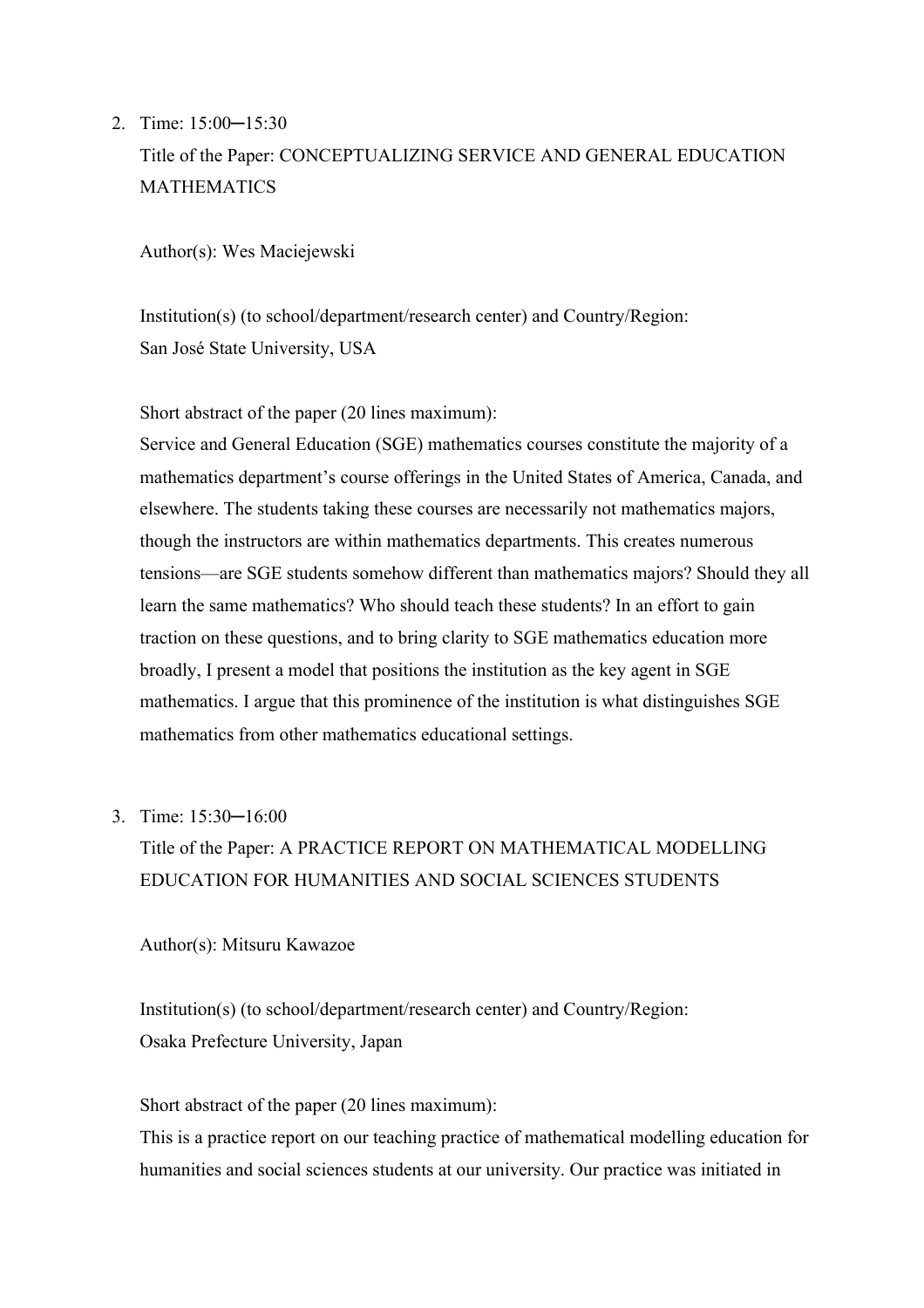order to respond to a request from departments in social sciences and psychology, and also to respond to the growing social demand on such education in Japan. It has been a challenging task because many of those students are not good at mathematics and do not like mathematics. In this report, we will reflect on our nine-years practice from the phase of preparation of the course to the present, and report some findings from our teaching practice.

4. Time: 16:00─16:30

# Title of the Paper: FLEXIBLE CONTENT, INSTRUCTION, AND ASSESSMENT IN A UNIVERSITY-LEVEL QUANTITATIVE REASONING COURSE

### Author(s): **Deependra Budhathoki**, Gregory D. Foley, Stephen N. Shadik

Institution(s) (to school/department/research center) and Country/Region: Ohio University, USA

Short abstract of the paper (20 lines maximum):

In this case study, we investigate the initial implementation of an entry-level university quantitative reasoning course, the instructor's motives and actions, and how the students responded to the course. The participants were the course instructor and students. Data included course artifacts, class observations, an instructor interview, and students' written reflections. Because this was a new course—and to adapt to student needs—the instructor was flexible in designing and enacting the course content, instruction, and assessment. The students generally benefited from this approach and enjoyed the course.

## **Session 2**

1. Time: 19:30─20:00

Title of the Paper: A SMALL-SCALE IMPLEMENTATION OF INQUIRY-BASED TEACHING IN A SINGLE-VARIABLE CALCULUS COURSE FOR FIRST-YEAR ENGINEERING STUDENTS

### Author(s): **Olov Viirman**, Irina Pettersson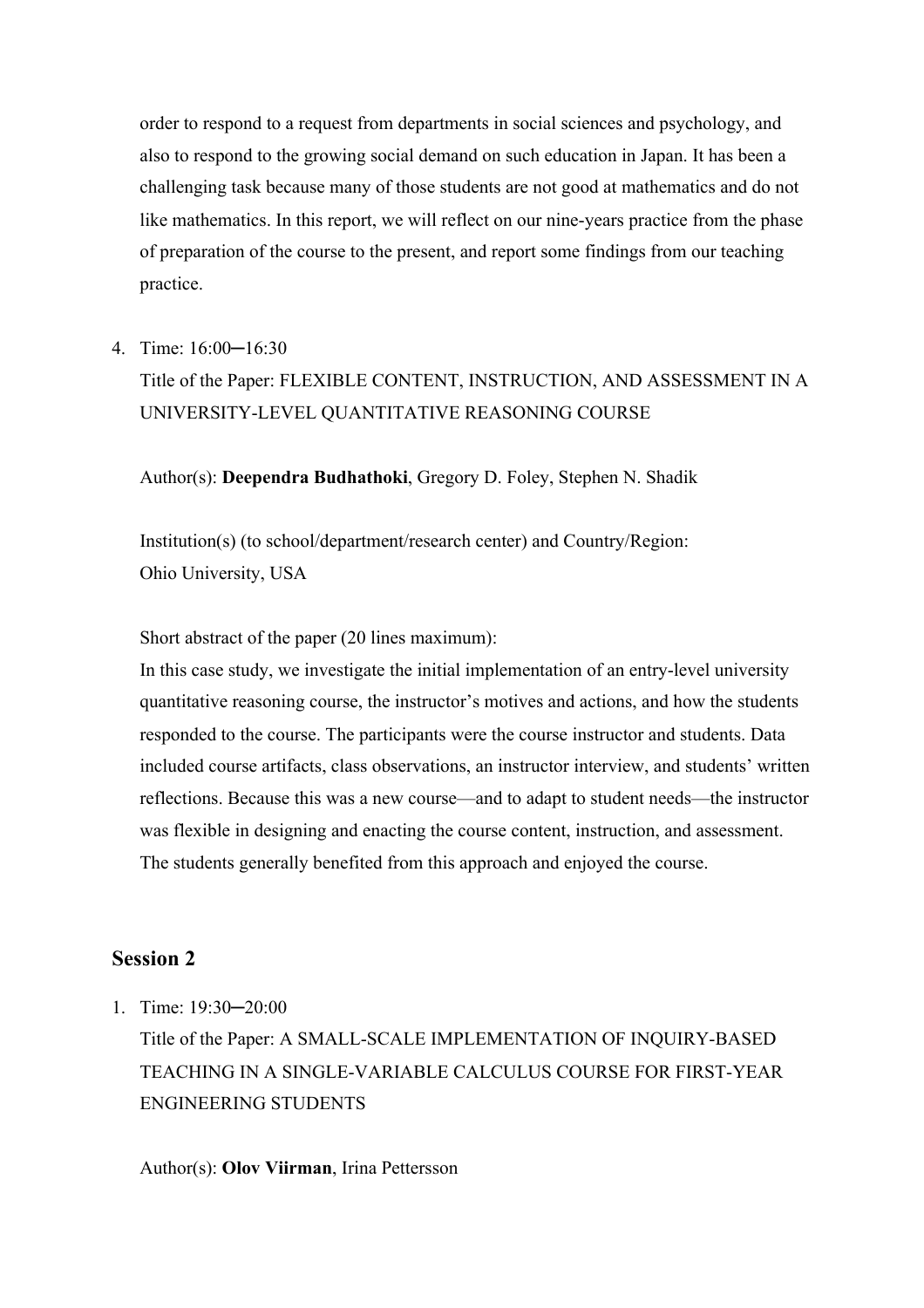Institution(s) (to school/department/research center) and Country/Region: Uppsala University, Sweden, University of Gävle, Sweden

Short abstract of the paper (20 lines maximum):

We report from the first iteration of a small-scale project introducing elements of inquiryoriented education in a first-year engineering Calculus course. In some of the exercise sessions we introduced problem solving in groups, using tasks designed to provide alternative viewpoints on central topics of the course, for example limits, differentiation and integration, and containing elements of modelling and numerical methods. The theoretical perspective underlying the design was commognitive theory. We also report some observations made during the first iteration of the project, and how these will feed into the second iteration currently being planned.

2. Time: 20:00-20:30

Title of the Paper: SOMETIMES MATHEMATICS IS DIFFERENT IN ELECTRICAL ENGINEERING

#### Author(s): **Jana Peters**, Reinhard Hochmuth

Institution(s) (to school/department/research center) and Country/Region Leibniz University Hannover, Germany

Short abstract of the paper (20 lines maximum):

In this contribution we will present an ongoing research project on mathematical practices in electrical engineering. Using ATD, we take an institutional point of view on mathematical practices and focus on the mathematical content. This enables us to conceptualise two ideal type mathematical discourses corresponding to different epistemological constitutions of mathematical knowledge in higher mathematics courses and in advanced courses in electrical engineering respectively. We will enrich our presentation with short vignettes of our latest research results to illustrate the kind of insights that the institutional point of view enables us to gain. Finally, if we have arrived on the basis of a specific understanding of our statement that mathematics is sometimes different in electrical engineering, we derive suggestions for the design of teaching and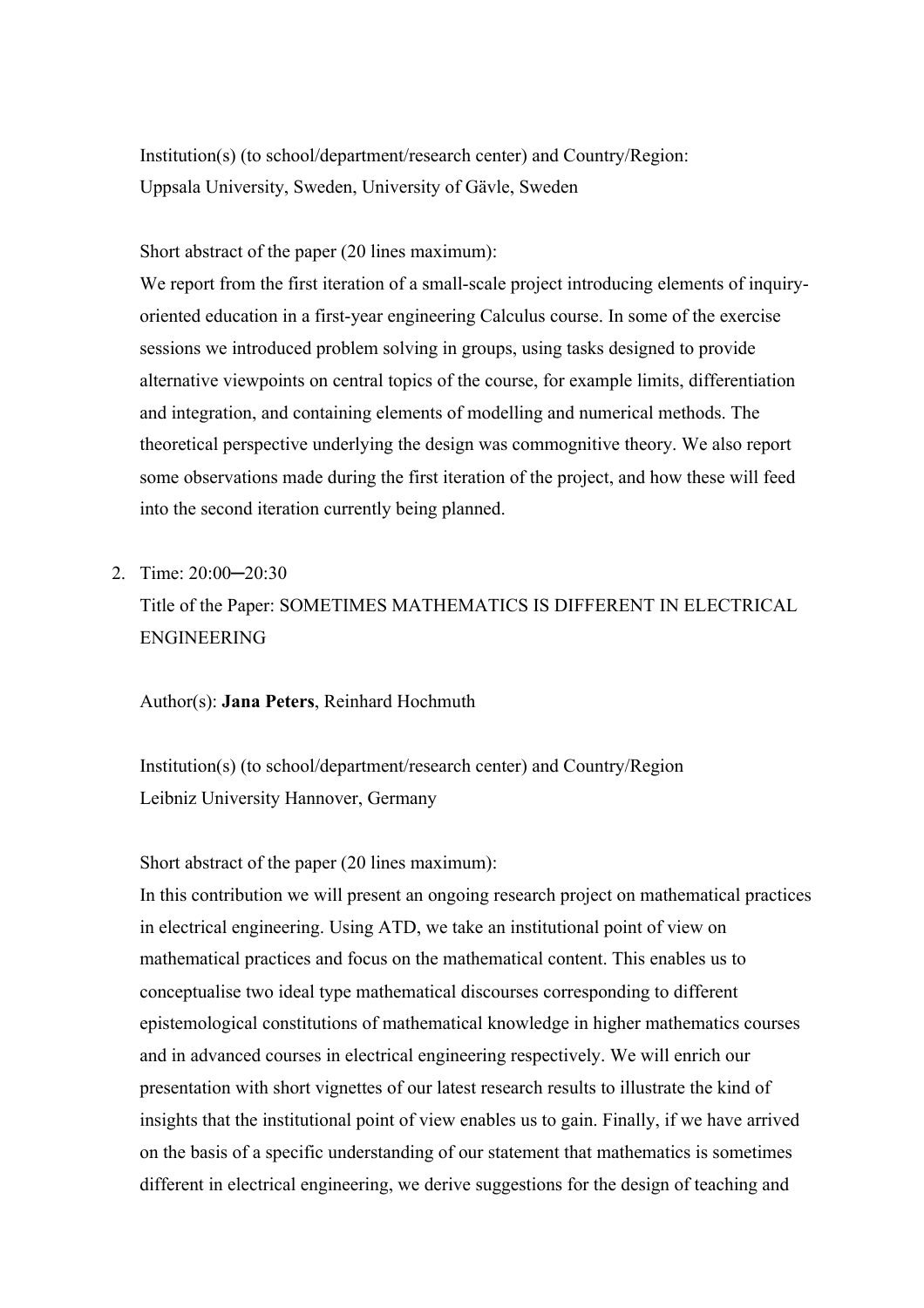feedback to students which are justified due to the theoretical embedding and further empirical analyses results.

### 3. Time: 20:30─21:00

# Title of the Paper: WHICH MATHEMATICS COMPETENCES ARE RELEVANT FOR ENGINEERING EDUCATION? - A MIXED METHODS STUDY

Author(s): Malte Lehmann

Institution(s) (to school/department/research center) and Country/Region: Humboldt-Universität Berlin, Germany

Short abstract of the paper (20 lines maximum):

Students' mathematical knowledge at the beginning of their engineering studies have rarely been an objective of empirical research. Mathematical knowledge becomes apparent when dealing with physical problems. For describing the solution processes of students, different frameworks exist. One of which, the Epistemic Games, enables a finegrain analysis of the mathematical and physical resources used. The aim of this mixedmethods study is to explain the relationship between mathematical and physical knowledge, and to investigate how the solution processes of engineering students in their first year can be described by using Epistemic Games. 19 engineering students were examined during the first year of their studies while being immersed in physical problem solving. The results show that mathematics knowledge is a predictor for physical knowledge at the end of the first year, and reveal that students change their EG use to more schematic approaches. The schematic use of mathematics in mathematics lectures is reflected in a schematic application in students' solving of physical problems. Thus, focus on conceptual understanding is needed

## **Session 3**

1. Time:  $21.30 - 22.00$ 

Title of the Paper: THE ATTITUDES OF LECTURERS AND STUDENTS TOWARDS PUZZLE-BASED LEARNING: THE CASE OF DIFFERENTIAL EQUATIONS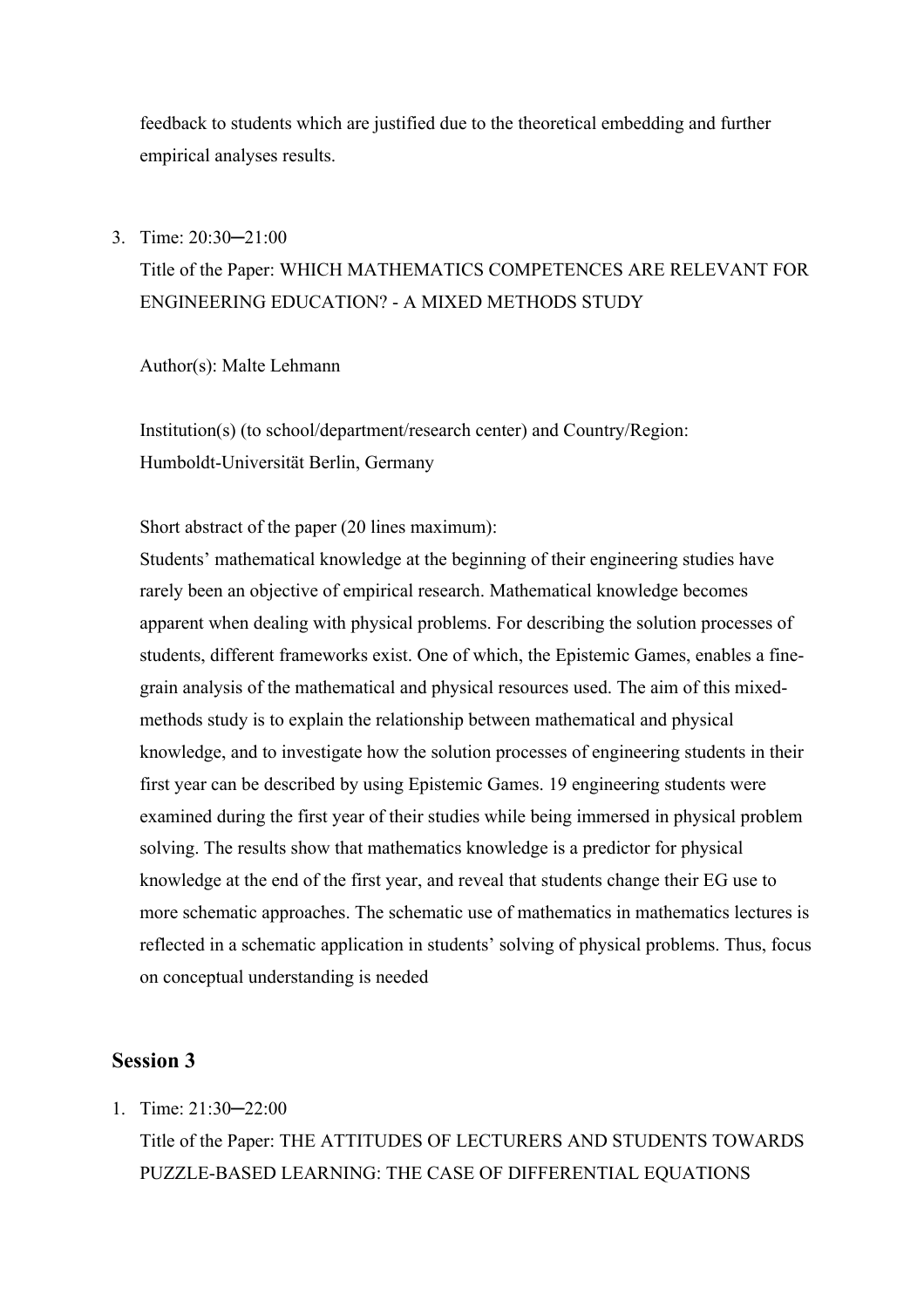### Author(s): **Farzad Radmehr** (1,2), Faezeh Rezvanifard (2), Michael Drake (3)

Institution(s) (to school/department/research center) and Country/Region: (1) University of Agder, Norway, (2) Ferdowsi University of Mashhad, Iran, (3) Victoria University of Wellington, New Zealand

Short abstract of the paper (20 lines maximum):

Solving real-world mathematical problems is a difficult task for many undergraduate students. Previous studies related to Puzzle-Based Learning (PzBL) have reported that this approach is effective to improve students' problem-solving skills. A few studies have explored the possibilities of using PzBL in the teaching and learning of mathematics, especially in calculus, however, a literature search revealed no examples of studies about using PzBL in the teaching and learning of Differential Equations (DEs). In this study, attitudes of 134 undergraduate engineering students and 17 mathematics lecturers towards PzBL in relation to the teaching and learning of DEs are explored using a questionnaire and semi-structured interviews. The findings indicated that many engineering students and mathematics lecturers had positive attitudes towards using PzBL in teaching and learning of DEs as they believed puzzle-problems are enjoyable and entertaining activities; and improve mathematical understanding, problem-solving, and thinking skills.

## 2. Time: 22:00─22:30

Title of the Paper: CAN WE MAKE MATHEMATICS INTERESTING FOR ENGINEERING STUDENTS? MODELLING TASKS IN AN ORDINARY DIFFERENTIAL EQUATIONS COURSE

Author(s): Svitlana Rogovchenko

Institution(s) (to school/department/research center) and Country/Region University of Agder, Norway

Short abstract of the paper (20 lines maximum):